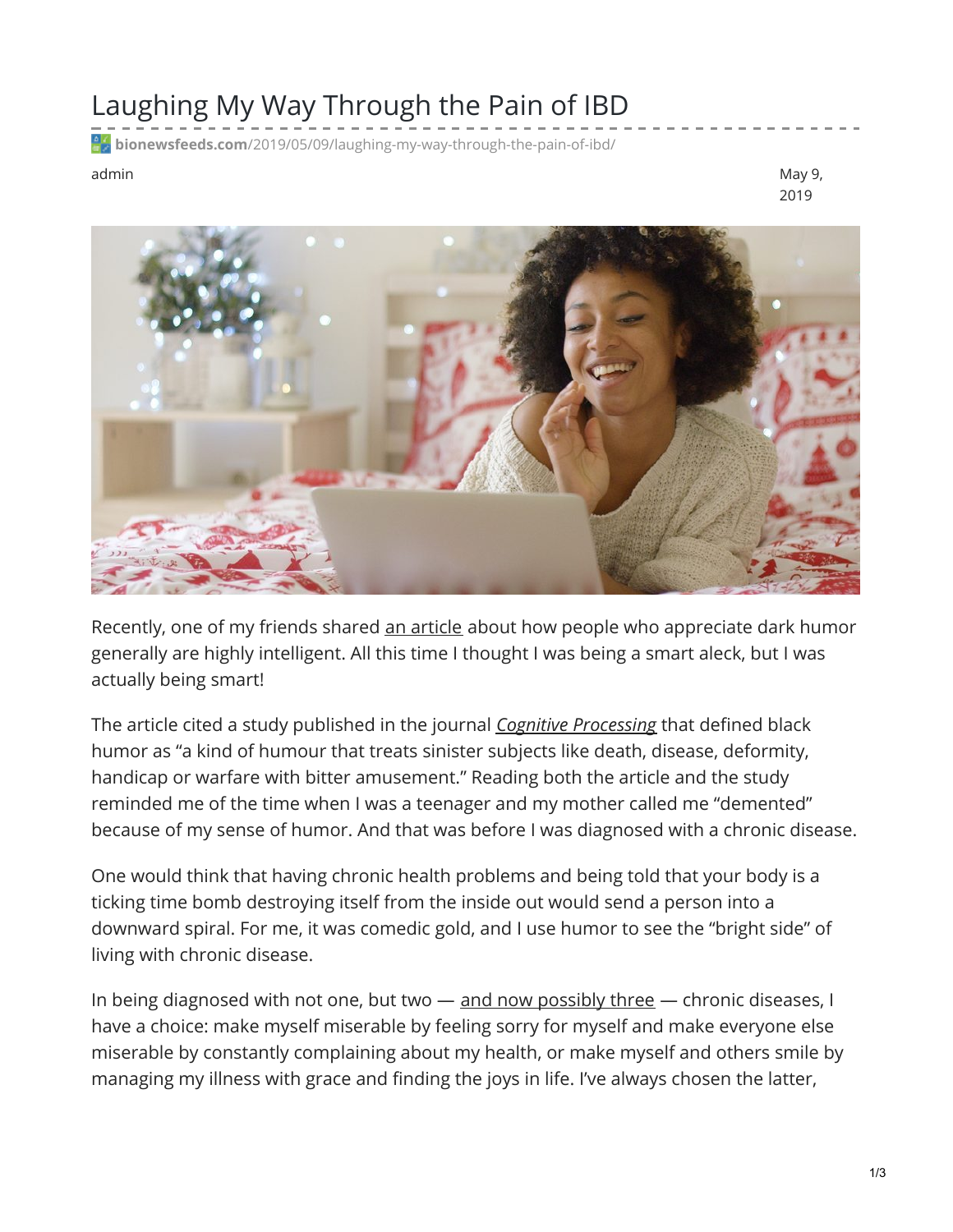usually by making dark, self-deprecating jokes, like the time I told one of my nurses that if the doctors can't cure me, at least they can use my disease-riddled body to cure others after I die.

I sometimes have the maturity and sense of humor of a 13-year-old boy about a disease that causes me to leak more gas than the [Deepwater](https://ocean.si.edu/conservation/pollution/gulf-oil-spill) Horizon and drop more deuces than Kareem [Abdul-Jabbar](https://www.nba.com/history/legends/profiles/kareem-abdul-jabbar). How can I not laugh at myself or my situation?

After receiving my Crohn's [diagnosis](https://ibdnewstoday.com/ibd-overview/), I preferred not to seek out others and shied away from support groups because I feared they would be too depressing. I try to avoid drama at all costs in my daily life, so sitting around other sick people talking about our aches and pains just didn't sound appealing to me. Sometimes, I would troll IBD forums and online groups, searching for others going through similar experiences, but I never actively participated in discussions.

It wasn't until I finally joined Facebook three years ago that I searched for IBD and Crohn's groups to follow. While liking advocacy group pages such as the Crohn's & Colitis [Foundation](https://www.facebook.com/ccfafb/) was a no-brainer, I stumbled upon a page that really spoke to me: "Crohn's sucks so why not laugh about it?" The page warns readers that "if you are easily offended or grossed out then this page is not for you," which makes me wonder what types of pages I viewed and what posts I liked that caused Facebook's algorithms to suggest that I might like to follow such a page.

This page's collection of memes, photos, and videos about living with IBD never fails to bring a smile to my face, or as most IBD sufferers can relate to, to make me laugh so hard I literally \*\*\*\* my pants.

The posts, however, are not always fun and jokes. Every so often, a post poignantly addresses the harsh realities of IBD or elicits a sad emoji response. Sometimes comments on posts lead to deeper, insightful discussions about our shared experiences. But for the most part, the page is a place where very sick people — literally and figuratively, in a comedic sense — can laugh through the tears of our disease and cry from the laughter.

I know that keeping a sense of humor and being positive is easier said than done. I know that being able to smile instead of having an emotional meltdown can seem impossible. But I also know that every time I've been hospitalized, I've had doctors and nurses remark about my cheerful attitude despite my circumstances. One surgeon even told me that she wished all of her patients were as easygoing as I was because it would make her job easier.

Ella [Wheeler](https://www.poetryfoundation.org/poets/ella-wheeler-wilcox) Wilcox sums up positivity through pain in her poem "[Solitude](https://www.poetryfoundation.org/poems/45937/solitude-56d225aad9924)," which begins with, "Laugh, and the world laughs with you; Weep, and you weep alone." I wholeheartedly agree. But as someone living with IBD, I agree even more with an [internet](https://www.someecards.com/usercards/viewcard/MjAxMi0xYjkxOGI3MGE2MzBlNTlh/?tagSlug=friendship) meme that replaces the second line with: "Fart, and you fart alone."